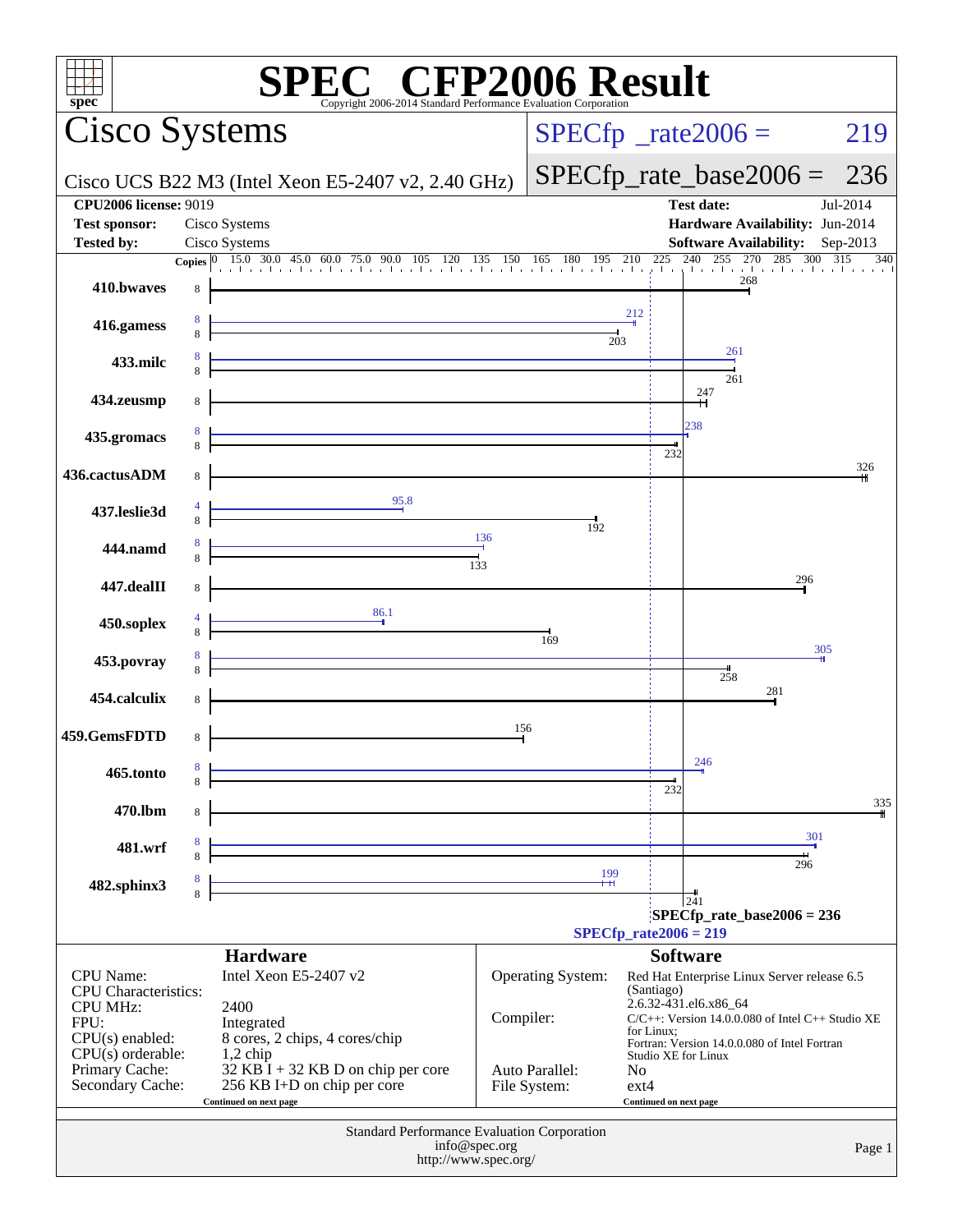

Cisco Systems

## $SPECfp_rate2006 = 219$  $SPECfp_rate2006 = 219$

Cisco UCS B22 M3 (Intel Xeon E5-2407 v2, 2.40 GHz)

[SPECfp\\_rate\\_base2006 =](http://www.spec.org/auto/cpu2006/Docs/result-fields.html#SPECfpratebase2006) 236

| <b>CPU2006 license: 9019</b>                                               |                                                                                                                                                      |                                                                                    | <b>Test date:</b><br>Jul-2014                                    |
|----------------------------------------------------------------------------|------------------------------------------------------------------------------------------------------------------------------------------------------|------------------------------------------------------------------------------------|------------------------------------------------------------------|
| <b>Test sponsor:</b>                                                       | Cisco Systems                                                                                                                                        |                                                                                    | Hardware Availability: Jun-2014                                  |
| <b>Tested by:</b>                                                          | Cisco Systems                                                                                                                                        |                                                                                    | <b>Software Availability:</b><br>$Sep-2013$                      |
| L3 Cache:<br>Other Cache:<br>Memory:<br>Disk Subsystem:<br>Other Hardware: | 10 MB I+D on chip per chip<br>None<br>96 GB (12 x 8 GB 2Rx4 PC3L-12800R-11, ECC,<br>running at 1333 MHz and CL9)<br>1 X 146 GB 15000 RPM SAS<br>None | <b>System State:</b><br><b>Base Pointers:</b><br>Peak Pointers:<br>Other Software: | Run level 3 (multi-user)<br>$32/64$ -bit<br>$32/64$ -bit<br>None |

#### **[Results Table](http://www.spec.org/auto/cpu2006/Docs/result-fields.html#ResultsTable)**

|                   |                |                |       | <b>Base</b>    |            |                |                  |               |                |              | <b>Peak</b>    |              |                |              |
|-------------------|----------------|----------------|-------|----------------|------------|----------------|------------------|---------------|----------------|--------------|----------------|--------------|----------------|--------------|
| <b>Benchmark</b>  | <b>Copies</b>  | <b>Seconds</b> | Ratio | <b>Seconds</b> | Ratio      | <b>Seconds</b> | Ratio            | <b>Copies</b> | <b>Seconds</b> | <b>Ratio</b> | <b>Seconds</b> | <b>Ratio</b> | <b>Seconds</b> | <b>Ratio</b> |
| 410.bwaves        | 8              | 405            | 269   | 405            | 268        | 405            | 268              |               | 405            | 269          | 405            | 268          | 405            | 268          |
| 416.gamess        |                | 773            | 203   | 772            | 203        | 772            | 203              |               | 740            | 212          | 740            | 212          | 742            | 211          |
| $433$ .milc       | 8              | 281            | 261   | 281            | 261        | 282            | 261              | 8             | 281            | 261          | 281            | 261          | 281            | 261          |
| 434.zeusmp        | 8              | 295            | 247   | 294            | 248        | 298            | 244              | 8             | <u>295</u>     | 247          | 294            | 248          | 298            | 244          |
| 435.gromacs       | 8              | 246            | 232   | 247            | 231        | 246            | 232              | 8             | 241            | 237          | 240            | 238          | 240            | 238          |
| 436.cactusADM     | 8              | 292            | 327   | 294            | 325        | 293            | 326              |               | 292            | 327          | 294            | 325          | 293            | 326          |
| 437.leslie3d      | 8              | 391            | 192   | 392            | 192        | 391            | <u>192</u>       |               | 393            | 95.8         | 391            | 96.1         | 392            | 95.8         |
| 444.namd          | 8              | 481            | 134   | 481            | 133        | 481            | 133              | 8             | 472            | 136          | 472            | <u>136</u>   | 471            | 136          |
| 447.dealII        | 8              | 309            | 297   | 309            | 296        | 310            | 295 <sub>l</sub> | 8             | 309            | 297          | 309            | 296          | 310            | 295          |
| $ 450$ .soplex    | 8              | 395            | 169   | 394            | 169        | 394            | 169              |               | 386            | 86.4         | 387            | 86.1         | 389            | 85.8         |
| 453.povray        | 8              | 165            | 258   | 165            | 258        | 164            | 259              | 8             | 140            | 304          | 139            | 306          | 139            | 305          |
| 454.calculix      | 8              | 234            | 282   | 235            | 281        | 235            | 281              | 8             | 234            | 282          | 235            | 281          | 235            | 281          |
| 459.GemsFDTD      | 8              | 545            | 156   | 545            | 156        | 545            | 156              | 8             | 545            | 156          | 545            | <b>156</b>   | 545            | 156          |
| 465.tonto         | 8              | 339            | 232   | 340            | 232        | 341            | 231              | 8             | 320            | 246          | 322            | 245          | 321            | 246          |
| 470.1bm           | 8              | 329            | 334   | 328            | <u>335</u> | 327            | 336              | 8             | 329            | 334          | 328            | 335          | 327            | 336          |
| $481$ .wrf        | 8              | 302            | 296   | 302            | 296        | 300            | <b>298</b>       | 8             | 297            | 301          | 296            | 302          | 297            | 301          |
| $482$ .sphinx $3$ | 8 <sub>1</sub> | 643            | 242   | 646            | 241        | 647            | 241              |               | 783            | 199          | 799            | 195          | 775            | 201          |
|                   |                |                |       | .              |            |                |                  |               |                |              |                |              |                |              |

Results appear in the [order in which they were run.](http://www.spec.org/auto/cpu2006/Docs/result-fields.html#RunOrder) Bold underlined text [indicates a median measurement.](http://www.spec.org/auto/cpu2006/Docs/result-fields.html#Median)

#### **[Submit Notes](http://www.spec.org/auto/cpu2006/Docs/result-fields.html#SubmitNotes)**

 The numactl mechanism was used to bind copies to processors. The config file option 'submit' was used to generate numactl commands to bind each copy to a specific processor. For details, please see the config file.

#### **[Operating System Notes](http://www.spec.org/auto/cpu2006/Docs/result-fields.html#OperatingSystemNotes)**

Stack size set to unlimited using "ulimit -s unlimited"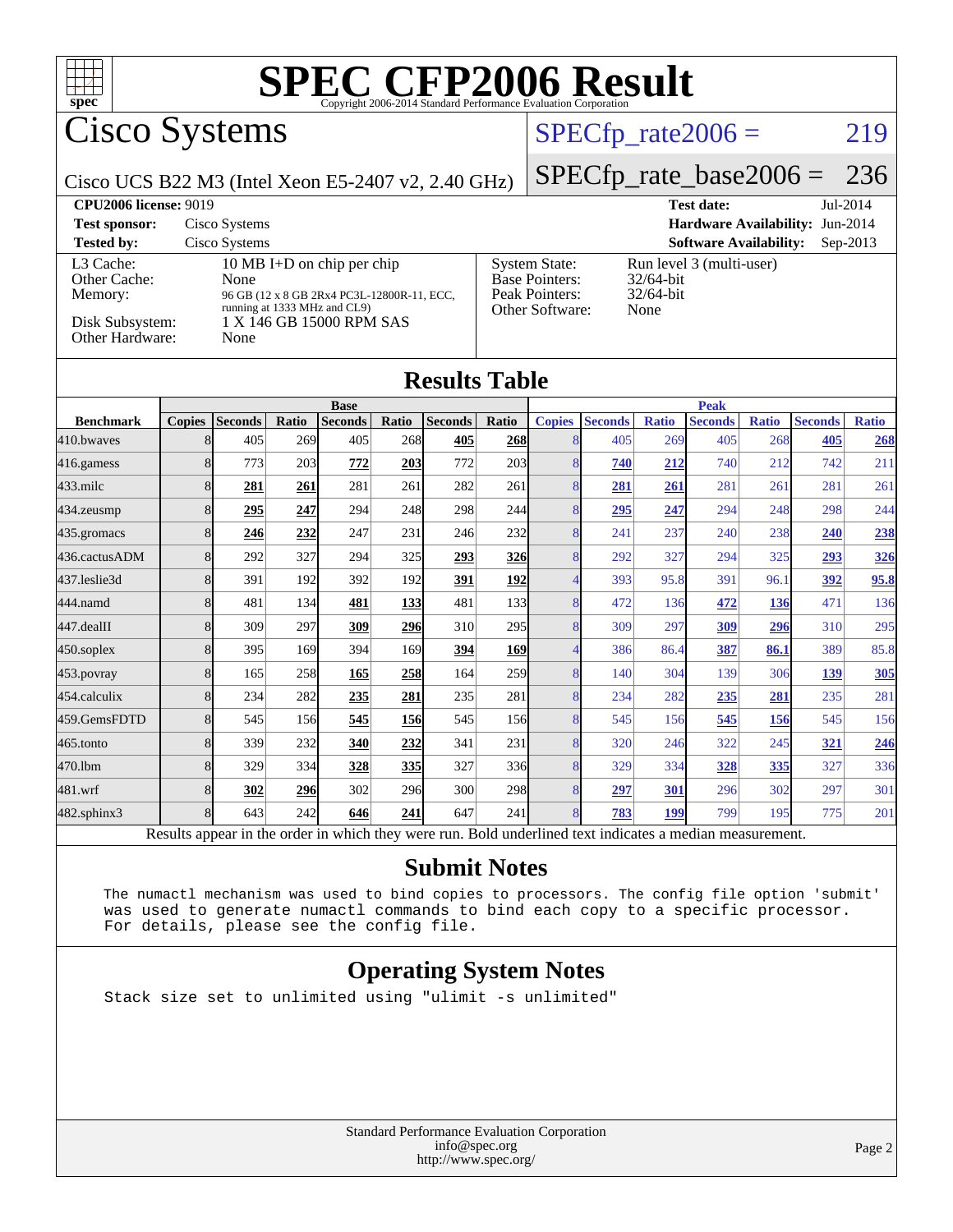

Cisco Systems

 $SPECTp\_rate2006 = 219$ 

Cisco UCS B22 M3 (Intel Xeon E5-2407 v2, 2.40 GHz)

[SPECfp\\_rate\\_base2006 =](http://www.spec.org/auto/cpu2006/Docs/result-fields.html#SPECfpratebase2006) 236

**[Tested by:](http://www.spec.org/auto/cpu2006/Docs/result-fields.html#Testedby)** Cisco Systems **[Software Availability:](http://www.spec.org/auto/cpu2006/Docs/result-fields.html#SoftwareAvailability)** Sep-2013

**[CPU2006 license:](http://www.spec.org/auto/cpu2006/Docs/result-fields.html#CPU2006license)** 9019 **[Test date:](http://www.spec.org/auto/cpu2006/Docs/result-fields.html#Testdate)** Jul-2014 **[Test sponsor:](http://www.spec.org/auto/cpu2006/Docs/result-fields.html#Testsponsor)** Cisco Systems **[Hardware Availability:](http://www.spec.org/auto/cpu2006/Docs/result-fields.html#HardwareAvailability)** Jun-2014

#### **[Platform Notes](http://www.spec.org/auto/cpu2006/Docs/result-fields.html#PlatformNotes)**

CPU performance set to HPC Power Technology set to Custom CPU Power State C6 set to Disabled CPU Power State C1 Enhanced set to Disabled Memory RAS configuration set to Maximum Performance DRAM Clock Throttling Set to Performance Sysinfo program /opt/cpu2006-1.4/config/sysinfo.rev6818 \$Rev: 6818 \$ \$Date:: 2012-07-17 #\$ e86d102572650a6e4d596a3cee98f191 running on B22M3 Fri Jul 4 07:39:53 2014 This section contains SUT (System Under Test) info as seen by some common utilities. To remove or add to this section, see: <http://www.spec.org/cpu2006/Docs/config.html#sysinfo> From /proc/cpuinfo model name : Intel(R) Xeon(R) CPU E5-2407 v2 @ 2.40GHz 2 "physical id"s (chips) 8 "processors" cores, siblings (Caution: counting these is hw and system dependent. The following excerpts from /proc/cpuinfo might not be reliable. Use with caution.) cpu cores : 4 siblings : 4 physical 0: cores 0 1 2 3 physical 1: cores 0 1 2 3 cache size : 10240 KB From /proc/meminfo<br>MemTotal: 99008224 kB HugePages\_Total: 0<br>Hugepagesize: 2048 kB Hugepagesize: /usr/bin/lsb\_release -d Red Hat Enterprise Linux Server release 6.5 (Santiago) From /etc/\*release\* /etc/\*version\* redhat-release: Red Hat Enterprise Linux Server release 6.5 (Santiago) system-release: Red Hat Enterprise Linux Server release 6.5 (Santiago) system-release-cpe: cpe:/o:redhat:enterprise\_linux:6server:ga:server uname -a: Linux B22M3 2.6.32-431.el6.x86\_64 #1 SMP Sun Nov 10 22:19:54 EST 2013 x86\_64 x86\_64 x86\_64 GNU/Linux run-level 3 Jul 3 15:04 SPEC is set to: /opt/cpu2006-1.4 Filesystem Type Size Used-Avail-Use%-Mounted-on-<br>  $\sqrt{\text{dev}}$  sall ext4 134G 11G 117G 9% / /dev/sda1 ext4 134G 11G 117G 9% / Additional information from dmidecode: BIOS Cisco Systems, Inc. B22M3.2.2.1.8.042120141915 04/21/2014 Memory: 12x 0xCE00 M393B1K70DH0-YK0 8 GB 1333 MHz 2 rank (End of data from sysinfo program)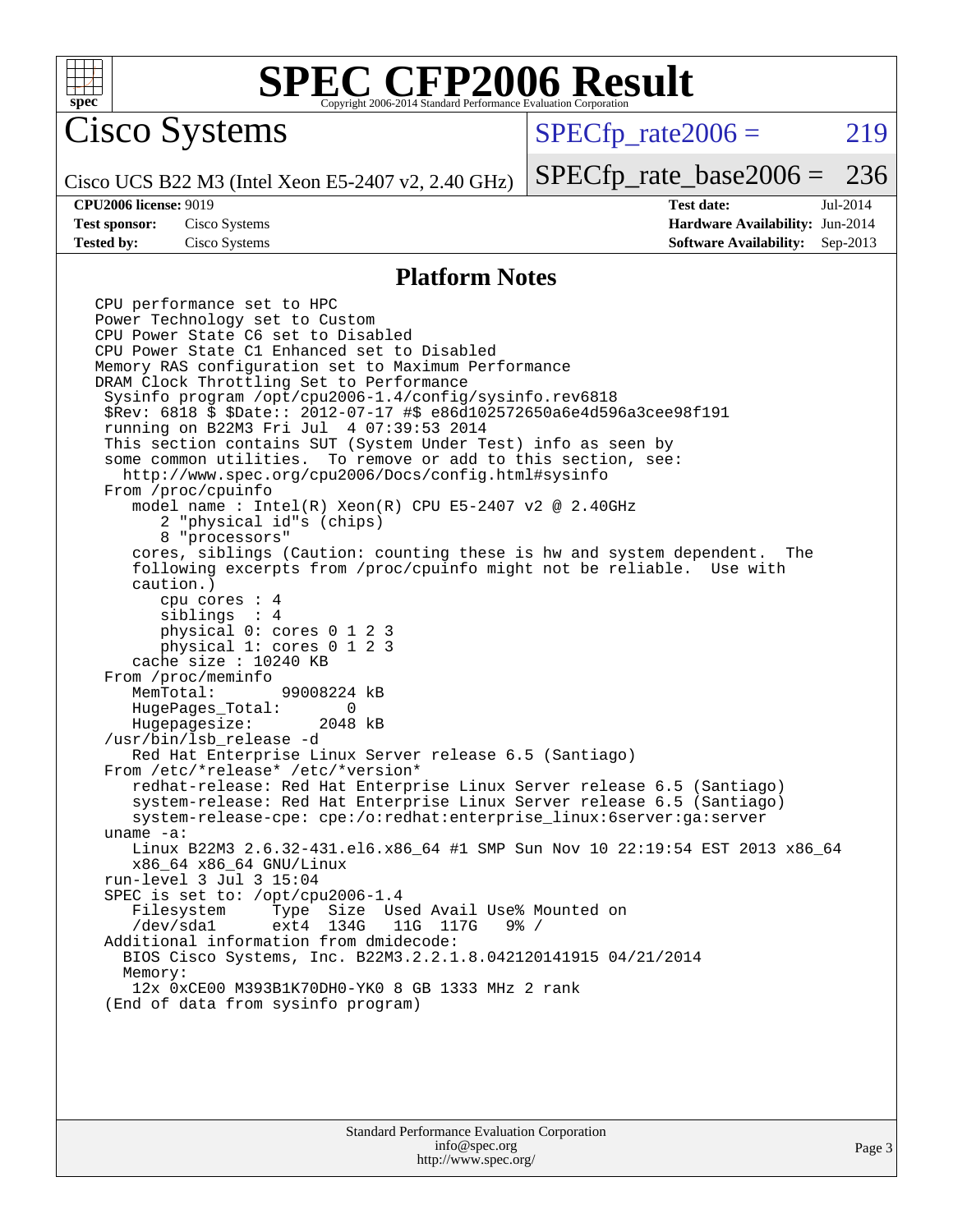

Cisco Systems

 $SPECTp\_rate2006 = 219$ 

Cisco UCS B22 M3 (Intel Xeon E5-2407 v2, 2.40 GHz)

[SPECfp\\_rate\\_base2006 =](http://www.spec.org/auto/cpu2006/Docs/result-fields.html#SPECfpratebase2006) 236

**[Tested by:](http://www.spec.org/auto/cpu2006/Docs/result-fields.html#Testedby)** Cisco Systems **[Software Availability:](http://www.spec.org/auto/cpu2006/Docs/result-fields.html#SoftwareAvailability)** Sep-2013

**[CPU2006 license:](http://www.spec.org/auto/cpu2006/Docs/result-fields.html#CPU2006license)** 9019 **[Test date:](http://www.spec.org/auto/cpu2006/Docs/result-fields.html#Testdate)** Jul-2014 **[Test sponsor:](http://www.spec.org/auto/cpu2006/Docs/result-fields.html#Testsponsor)** Cisco Systems **[Hardware Availability:](http://www.spec.org/auto/cpu2006/Docs/result-fields.html#HardwareAvailability)** Jun-2014

#### **[General Notes](http://www.spec.org/auto/cpu2006/Docs/result-fields.html#GeneralNotes)**

Environment variables set by runspec before the start of the run: LD\_LIBRARY\_PATH = "/opt/cpu2006-1.4/libs/32:/opt/cpu2006-1.4/libs/64:/opt/cpu2006-1.4/sh" Binaries compiled on a system with 1x Core i7-860 CPU + 8GB memory using RedHat EL 6.4 Transparent Huge Pages enabled with: echo always > /sys/kernel/mm/redhat\_transparent\_hugepage/enabled Filesystem page cache cleared with: echo 1> /proc/sys/vm/drop\_caches runspec command invoked through numactl i.e.: numactl --interleave=all runspec <etc> Submitted\_by: "Sheshgiri I (shei)" <shei@cisco.com> Submitted: Wed Sep 17 01:52:38 EDT 2014 Submission: cpu2006-20140903-31185.sub

### **[Base Compiler Invocation](http://www.spec.org/auto/cpu2006/Docs/result-fields.html#BaseCompilerInvocation)**

[C benchmarks](http://www.spec.org/auto/cpu2006/Docs/result-fields.html#Cbenchmarks):  $icc$   $-m64$ 

[C++ benchmarks:](http://www.spec.org/auto/cpu2006/Docs/result-fields.html#CXXbenchmarks) [icpc -m64](http://www.spec.org/cpu2006/results/res2014q3/cpu2006-20140903-31185.flags.html#user_CXXbase_intel_icpc_64bit_bedb90c1146cab66620883ef4f41a67e)

[Fortran benchmarks](http://www.spec.org/auto/cpu2006/Docs/result-fields.html#Fortranbenchmarks): [ifort -m64](http://www.spec.org/cpu2006/results/res2014q3/cpu2006-20140903-31185.flags.html#user_FCbase_intel_ifort_64bit_ee9d0fb25645d0210d97eb0527dcc06e)

[Benchmarks using both Fortran and C](http://www.spec.org/auto/cpu2006/Docs/result-fields.html#BenchmarksusingbothFortranandC): [icc -m64](http://www.spec.org/cpu2006/results/res2014q3/cpu2006-20140903-31185.flags.html#user_CC_FCbase_intel_icc_64bit_0b7121f5ab7cfabee23d88897260401c) [ifort -m64](http://www.spec.org/cpu2006/results/res2014q3/cpu2006-20140903-31185.flags.html#user_CC_FCbase_intel_ifort_64bit_ee9d0fb25645d0210d97eb0527dcc06e)

## **[Base Portability Flags](http://www.spec.org/auto/cpu2006/Docs/result-fields.html#BasePortabilityFlags)**

| 435.gromacs: -DSPEC_CPU_LP64 -nofor_main                       |
|----------------------------------------------------------------|
| 436.cactusADM: -DSPEC CPU LP64 -nofor main                     |
|                                                                |
|                                                                |
|                                                                |
|                                                                |
|                                                                |
| 454.calculix: - DSPEC CPU LP64 - nofor main                    |
|                                                                |
|                                                                |
|                                                                |
| 481.wrf: -DSPEC CPU_LP64 -DSPEC_CPU_CASE_FLAG -DSPEC_CPU_LINUX |
|                                                                |
|                                                                |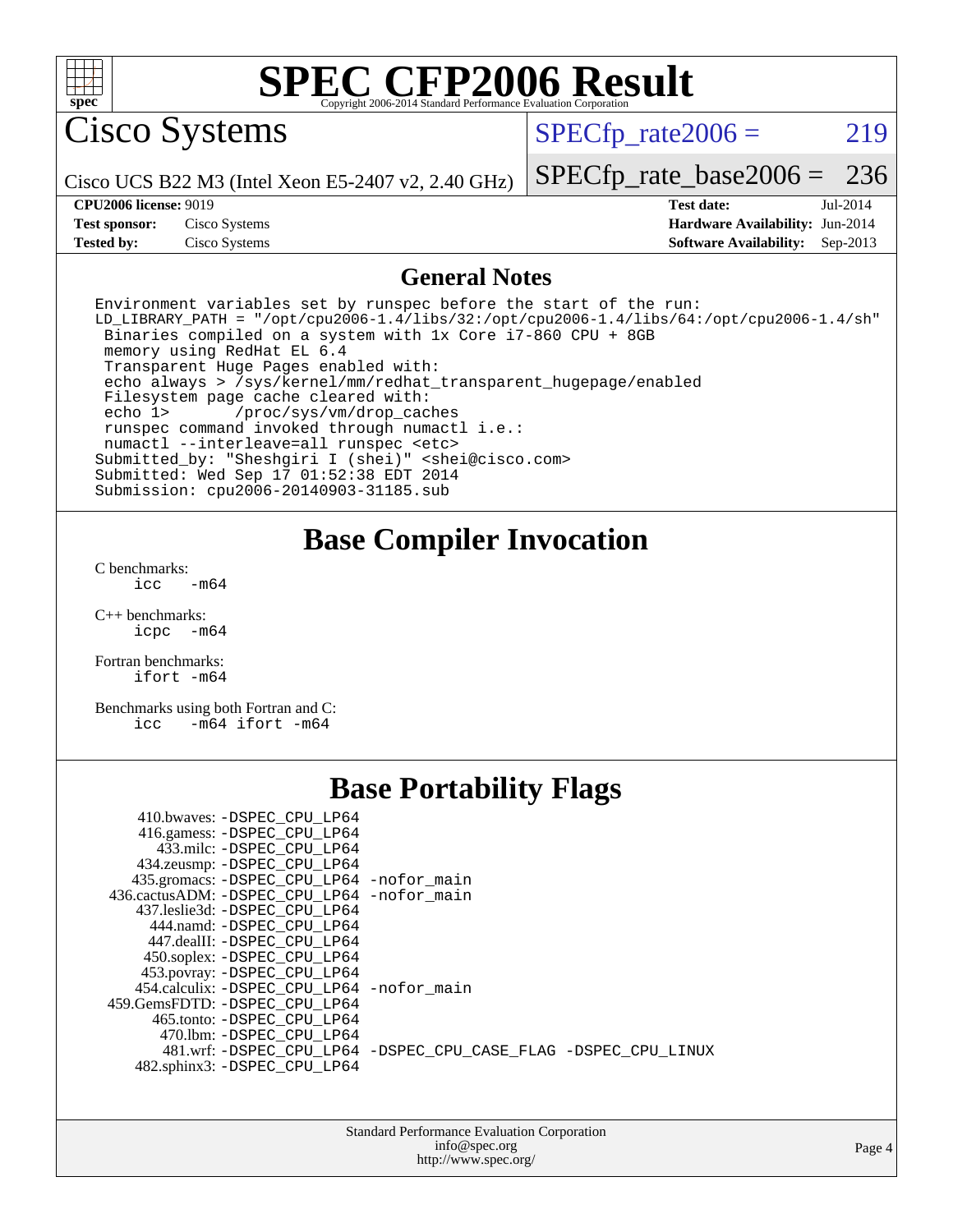

Cisco Systems

 $SPECTp\_rate2006 = 219$ 

Cisco UCS B22 M3 (Intel Xeon E5-2407 v2, 2.40 GHz)

**[Test sponsor:](http://www.spec.org/auto/cpu2006/Docs/result-fields.html#Testsponsor)** Cisco Systems **[Hardware Availability:](http://www.spec.org/auto/cpu2006/Docs/result-fields.html#HardwareAvailability)** Jun-2014

[SPECfp\\_rate\\_base2006 =](http://www.spec.org/auto/cpu2006/Docs/result-fields.html#SPECfpratebase2006) 236 **[CPU2006 license:](http://www.spec.org/auto/cpu2006/Docs/result-fields.html#CPU2006license)** 9019 **[Test date:](http://www.spec.org/auto/cpu2006/Docs/result-fields.html#Testdate)** Jul-2014

**[Tested by:](http://www.spec.org/auto/cpu2006/Docs/result-fields.html#Testedby)** Cisco Systems **[Software Availability:](http://www.spec.org/auto/cpu2006/Docs/result-fields.html#SoftwareAvailability)** Sep-2013

## **[Base Optimization Flags](http://www.spec.org/auto/cpu2006/Docs/result-fields.html#BaseOptimizationFlags)**

[C benchmarks](http://www.spec.org/auto/cpu2006/Docs/result-fields.html#Cbenchmarks):

[-xAVX](http://www.spec.org/cpu2006/results/res2014q3/cpu2006-20140903-31185.flags.html#user_CCbase_f-xAVX) [-ipo](http://www.spec.org/cpu2006/results/res2014q3/cpu2006-20140903-31185.flags.html#user_CCbase_f-ipo) [-O3](http://www.spec.org/cpu2006/results/res2014q3/cpu2006-20140903-31185.flags.html#user_CCbase_f-O3) [-no-prec-div](http://www.spec.org/cpu2006/results/res2014q3/cpu2006-20140903-31185.flags.html#user_CCbase_f-no-prec-div) [-opt-prefetch](http://www.spec.org/cpu2006/results/res2014q3/cpu2006-20140903-31185.flags.html#user_CCbase_f-opt-prefetch) [-auto-p32](http://www.spec.org/cpu2006/results/res2014q3/cpu2006-20140903-31185.flags.html#user_CCbase_f-auto-p32) [-ansi-alias](http://www.spec.org/cpu2006/results/res2014q3/cpu2006-20140903-31185.flags.html#user_CCbase_f-ansi-alias) [-opt-mem-layout-trans=3](http://www.spec.org/cpu2006/results/res2014q3/cpu2006-20140903-31185.flags.html#user_CCbase_f-opt-mem-layout-trans_a7b82ad4bd7abf52556d4961a2ae94d5) [C++ benchmarks:](http://www.spec.org/auto/cpu2006/Docs/result-fields.html#CXXbenchmarks)

[-xAVX](http://www.spec.org/cpu2006/results/res2014q3/cpu2006-20140903-31185.flags.html#user_CXXbase_f-xAVX) [-ipo](http://www.spec.org/cpu2006/results/res2014q3/cpu2006-20140903-31185.flags.html#user_CXXbase_f-ipo) [-O3](http://www.spec.org/cpu2006/results/res2014q3/cpu2006-20140903-31185.flags.html#user_CXXbase_f-O3) [-no-prec-div](http://www.spec.org/cpu2006/results/res2014q3/cpu2006-20140903-31185.flags.html#user_CXXbase_f-no-prec-div) [-opt-prefetch](http://www.spec.org/cpu2006/results/res2014q3/cpu2006-20140903-31185.flags.html#user_CXXbase_f-opt-prefetch) [-auto-p32](http://www.spec.org/cpu2006/results/res2014q3/cpu2006-20140903-31185.flags.html#user_CXXbase_f-auto-p32) [-ansi-alias](http://www.spec.org/cpu2006/results/res2014q3/cpu2006-20140903-31185.flags.html#user_CXXbase_f-ansi-alias) [-opt-mem-layout-trans=3](http://www.spec.org/cpu2006/results/res2014q3/cpu2006-20140903-31185.flags.html#user_CXXbase_f-opt-mem-layout-trans_a7b82ad4bd7abf52556d4961a2ae94d5)

[Fortran benchmarks](http://www.spec.org/auto/cpu2006/Docs/result-fields.html#Fortranbenchmarks): [-xAVX](http://www.spec.org/cpu2006/results/res2014q3/cpu2006-20140903-31185.flags.html#user_FCbase_f-xAVX) [-ipo](http://www.spec.org/cpu2006/results/res2014q3/cpu2006-20140903-31185.flags.html#user_FCbase_f-ipo) [-O3](http://www.spec.org/cpu2006/results/res2014q3/cpu2006-20140903-31185.flags.html#user_FCbase_f-O3) [-no-prec-div](http://www.spec.org/cpu2006/results/res2014q3/cpu2006-20140903-31185.flags.html#user_FCbase_f-no-prec-div) [-opt-prefetch](http://www.spec.org/cpu2006/results/res2014q3/cpu2006-20140903-31185.flags.html#user_FCbase_f-opt-prefetch)

[Benchmarks using both Fortran and C](http://www.spec.org/auto/cpu2006/Docs/result-fields.html#BenchmarksusingbothFortranandC):

[-xAVX](http://www.spec.org/cpu2006/results/res2014q3/cpu2006-20140903-31185.flags.html#user_CC_FCbase_f-xAVX) [-ipo](http://www.spec.org/cpu2006/results/res2014q3/cpu2006-20140903-31185.flags.html#user_CC_FCbase_f-ipo) [-O3](http://www.spec.org/cpu2006/results/res2014q3/cpu2006-20140903-31185.flags.html#user_CC_FCbase_f-O3) [-no-prec-div](http://www.spec.org/cpu2006/results/res2014q3/cpu2006-20140903-31185.flags.html#user_CC_FCbase_f-no-prec-div) [-opt-prefetch](http://www.spec.org/cpu2006/results/res2014q3/cpu2006-20140903-31185.flags.html#user_CC_FCbase_f-opt-prefetch) [-auto-p32](http://www.spec.org/cpu2006/results/res2014q3/cpu2006-20140903-31185.flags.html#user_CC_FCbase_f-auto-p32) [-ansi-alias](http://www.spec.org/cpu2006/results/res2014q3/cpu2006-20140903-31185.flags.html#user_CC_FCbase_f-ansi-alias) [-opt-mem-layout-trans=3](http://www.spec.org/cpu2006/results/res2014q3/cpu2006-20140903-31185.flags.html#user_CC_FCbase_f-opt-mem-layout-trans_a7b82ad4bd7abf52556d4961a2ae94d5)

## **[Peak Compiler Invocation](http://www.spec.org/auto/cpu2006/Docs/result-fields.html#PeakCompilerInvocation)**

[C benchmarks \(except as noted below\)](http://www.spec.org/auto/cpu2006/Docs/result-fields.html#Cbenchmarksexceptasnotedbelow):  $\text{icc}$  -m64

482.sphinx3: [icc -m32](http://www.spec.org/cpu2006/results/res2014q3/cpu2006-20140903-31185.flags.html#user_peakCCLD482_sphinx3_intel_icc_a6a621f8d50482236b970c6ac5f55f93)

[C++ benchmarks \(except as noted below\):](http://www.spec.org/auto/cpu2006/Docs/result-fields.html#CXXbenchmarksexceptasnotedbelow) [icpc -m64](http://www.spec.org/cpu2006/results/res2014q3/cpu2006-20140903-31185.flags.html#user_CXXpeak_intel_icpc_64bit_bedb90c1146cab66620883ef4f41a67e)

450.soplex: [icpc -m32](http://www.spec.org/cpu2006/results/res2014q3/cpu2006-20140903-31185.flags.html#user_peakCXXLD450_soplex_intel_icpc_4e5a5ef1a53fd332b3c49e69c3330699)

[Fortran benchmarks](http://www.spec.org/auto/cpu2006/Docs/result-fields.html#Fortranbenchmarks): [ifort -m64](http://www.spec.org/cpu2006/results/res2014q3/cpu2006-20140903-31185.flags.html#user_FCpeak_intel_ifort_64bit_ee9d0fb25645d0210d97eb0527dcc06e)

[Benchmarks using both Fortran and C](http://www.spec.org/auto/cpu2006/Docs/result-fields.html#BenchmarksusingbothFortranandC): [icc -m64](http://www.spec.org/cpu2006/results/res2014q3/cpu2006-20140903-31185.flags.html#user_CC_FCpeak_intel_icc_64bit_0b7121f5ab7cfabee23d88897260401c) [ifort -m64](http://www.spec.org/cpu2006/results/res2014q3/cpu2006-20140903-31185.flags.html#user_CC_FCpeak_intel_ifort_64bit_ee9d0fb25645d0210d97eb0527dcc06e)

## **[Peak Portability Flags](http://www.spec.org/auto/cpu2006/Docs/result-fields.html#PeakPortabilityFlags)**

 410.bwaves: [-DSPEC\\_CPU\\_LP64](http://www.spec.org/cpu2006/results/res2014q3/cpu2006-20140903-31185.flags.html#suite_peakPORTABILITY410_bwaves_DSPEC_CPU_LP64) 416.gamess: [-DSPEC\\_CPU\\_LP64](http://www.spec.org/cpu2006/results/res2014q3/cpu2006-20140903-31185.flags.html#suite_peakPORTABILITY416_gamess_DSPEC_CPU_LP64) 433.milc: [-DSPEC\\_CPU\\_LP64](http://www.spec.org/cpu2006/results/res2014q3/cpu2006-20140903-31185.flags.html#suite_peakPORTABILITY433_milc_DSPEC_CPU_LP64) 434.zeusmp: [-DSPEC\\_CPU\\_LP64](http://www.spec.org/cpu2006/results/res2014q3/cpu2006-20140903-31185.flags.html#suite_peakPORTABILITY434_zeusmp_DSPEC_CPU_LP64) 435.gromacs: [-DSPEC\\_CPU\\_LP64](http://www.spec.org/cpu2006/results/res2014q3/cpu2006-20140903-31185.flags.html#suite_peakPORTABILITY435_gromacs_DSPEC_CPU_LP64) [-nofor\\_main](http://www.spec.org/cpu2006/results/res2014q3/cpu2006-20140903-31185.flags.html#user_peakLDPORTABILITY435_gromacs_f-nofor_main) 436.cactusADM: [-DSPEC\\_CPU\\_LP64](http://www.spec.org/cpu2006/results/res2014q3/cpu2006-20140903-31185.flags.html#suite_peakPORTABILITY436_cactusADM_DSPEC_CPU_LP64) [-nofor\\_main](http://www.spec.org/cpu2006/results/res2014q3/cpu2006-20140903-31185.flags.html#user_peakLDPORTABILITY436_cactusADM_f-nofor_main) 437.leslie3d: [-DSPEC\\_CPU\\_LP64](http://www.spec.org/cpu2006/results/res2014q3/cpu2006-20140903-31185.flags.html#suite_peakPORTABILITY437_leslie3d_DSPEC_CPU_LP64) 444.namd: [-DSPEC\\_CPU\\_LP64](http://www.spec.org/cpu2006/results/res2014q3/cpu2006-20140903-31185.flags.html#suite_peakPORTABILITY444_namd_DSPEC_CPU_LP64) 447.dealII: [-DSPEC\\_CPU\\_LP64](http://www.spec.org/cpu2006/results/res2014q3/cpu2006-20140903-31185.flags.html#suite_peakPORTABILITY447_dealII_DSPEC_CPU_LP64) 453.povray: [-DSPEC\\_CPU\\_LP64](http://www.spec.org/cpu2006/results/res2014q3/cpu2006-20140903-31185.flags.html#suite_peakPORTABILITY453_povray_DSPEC_CPU_LP64)

Continued on next page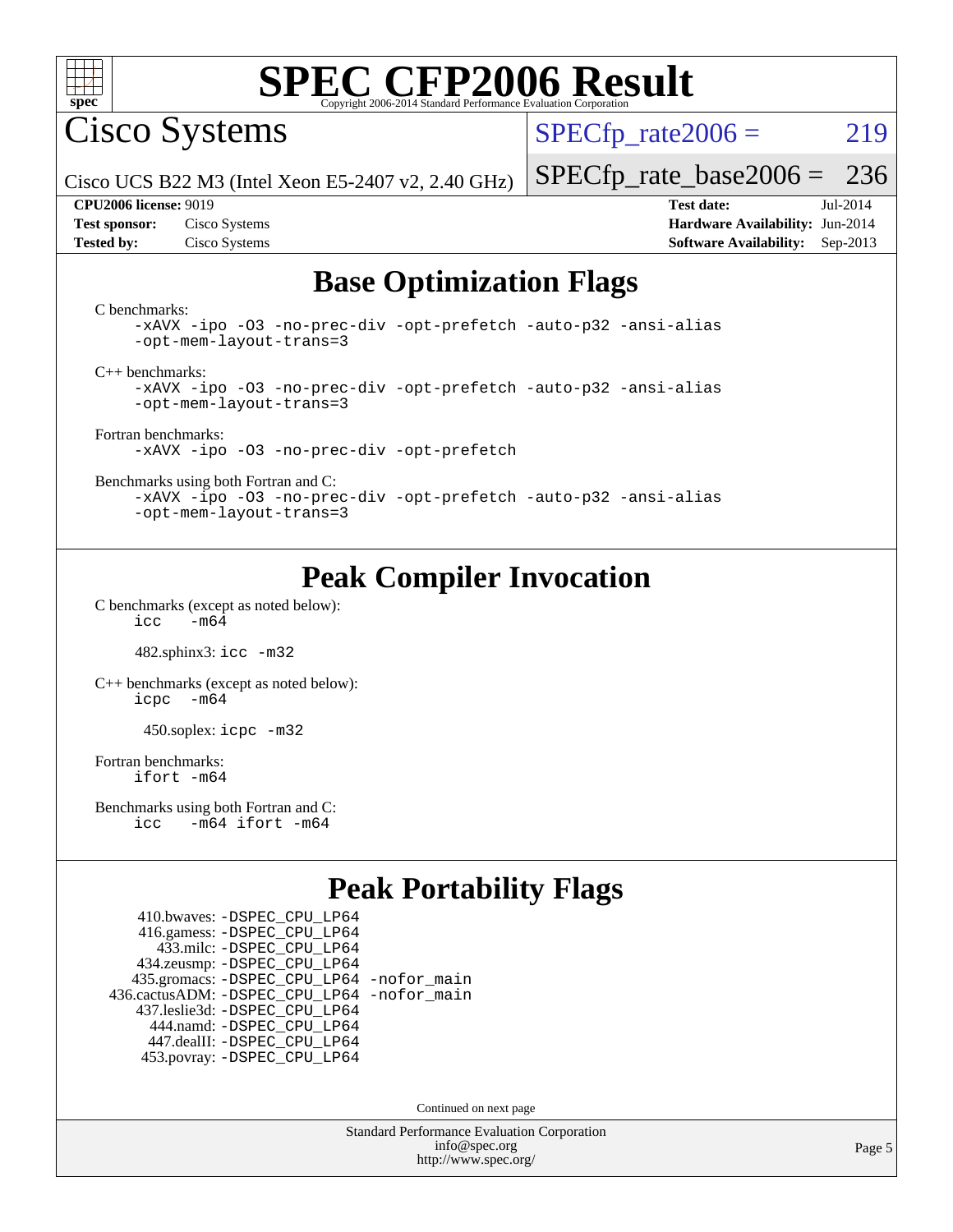

Cisco Systems

 $SPECTp\_rate2006 = 219$ 

Cisco UCS B22 M3 (Intel Xeon E5-2407 v2, 2.40 GHz)

[SPECfp\\_rate\\_base2006 =](http://www.spec.org/auto/cpu2006/Docs/result-fields.html#SPECfpratebase2006) 236

**[CPU2006 license:](http://www.spec.org/auto/cpu2006/Docs/result-fields.html#CPU2006license)** 9019 **[Test date:](http://www.spec.org/auto/cpu2006/Docs/result-fields.html#Testdate)** Jul-2014 **[Test sponsor:](http://www.spec.org/auto/cpu2006/Docs/result-fields.html#Testsponsor)** Cisco Systems **[Hardware Availability:](http://www.spec.org/auto/cpu2006/Docs/result-fields.html#HardwareAvailability)** Jun-2014 **[Tested by:](http://www.spec.org/auto/cpu2006/Docs/result-fields.html#Testedby)** Cisco Systems **[Software Availability:](http://www.spec.org/auto/cpu2006/Docs/result-fields.html#SoftwareAvailability)** Sep-2013

## **[Peak Portability Flags \(Continued\)](http://www.spec.org/auto/cpu2006/Docs/result-fields.html#PeakPortabilityFlags)**

 454.calculix: [-DSPEC\\_CPU\\_LP64](http://www.spec.org/cpu2006/results/res2014q3/cpu2006-20140903-31185.flags.html#suite_peakPORTABILITY454_calculix_DSPEC_CPU_LP64) [-nofor\\_main](http://www.spec.org/cpu2006/results/res2014q3/cpu2006-20140903-31185.flags.html#user_peakLDPORTABILITY454_calculix_f-nofor_main) 459.GemsFDTD: [-DSPEC\\_CPU\\_LP64](http://www.spec.org/cpu2006/results/res2014q3/cpu2006-20140903-31185.flags.html#suite_peakPORTABILITY459_GemsFDTD_DSPEC_CPU_LP64) 465.tonto: [-DSPEC\\_CPU\\_LP64](http://www.spec.org/cpu2006/results/res2014q3/cpu2006-20140903-31185.flags.html#suite_peakPORTABILITY465_tonto_DSPEC_CPU_LP64) 470.lbm: [-DSPEC\\_CPU\\_LP64](http://www.spec.org/cpu2006/results/res2014q3/cpu2006-20140903-31185.flags.html#suite_peakPORTABILITY470_lbm_DSPEC_CPU_LP64) 481.wrf: [-DSPEC\\_CPU\\_LP64](http://www.spec.org/cpu2006/results/res2014q3/cpu2006-20140903-31185.flags.html#suite_peakPORTABILITY481_wrf_DSPEC_CPU_LP64) [-DSPEC\\_CPU\\_CASE\\_FLAG](http://www.spec.org/cpu2006/results/res2014q3/cpu2006-20140903-31185.flags.html#b481.wrf_peakCPORTABILITY_DSPEC_CPU_CASE_FLAG) [-DSPEC\\_CPU\\_LINUX](http://www.spec.org/cpu2006/results/res2014q3/cpu2006-20140903-31185.flags.html#b481.wrf_peakCPORTABILITY_DSPEC_CPU_LINUX)

## **[Peak Optimization Flags](http://www.spec.org/auto/cpu2006/Docs/result-fields.html#PeakOptimizationFlags)**

[C benchmarks](http://www.spec.org/auto/cpu2006/Docs/result-fields.html#Cbenchmarks):

433.milc:  $-xAUX(pass 2) -prof-gen(pass 1) -ipo(pass 2) -O3(pass 2)$  $-xAUX(pass 2) -prof-gen(pass 1) -ipo(pass 2) -O3(pass 2)$  $-xAUX(pass 2) -prof-gen(pass 1) -ipo(pass 2) -O3(pass 2)$  $-xAUX(pass 2) -prof-gen(pass 1) -ipo(pass 2) -O3(pass 2)$  $-xAUX(pass 2) -prof-gen(pass 1) -ipo(pass 2) -O3(pass 2)$  $-xAUX(pass 2) -prof-gen(pass 1) -ipo(pass 2) -O3(pass 2)$  $-xAUX(pass 2) -prof-gen(pass 1) -ipo(pass 2) -O3(pass 2)$ [-no-prec-div](http://www.spec.org/cpu2006/results/res2014q3/cpu2006-20140903-31185.flags.html#user_peakPASS2_CFLAGSPASS2_LDFLAGS433_milc_f-no-prec-div)(pass 2) [-opt-mem-layout-trans=3](http://www.spec.org/cpu2006/results/res2014q3/cpu2006-20140903-31185.flags.html#user_peakPASS2_CFLAGS433_milc_f-opt-mem-layout-trans_a7b82ad4bd7abf52556d4961a2ae94d5)(pass 2) [-prof-use](http://www.spec.org/cpu2006/results/res2014q3/cpu2006-20140903-31185.flags.html#user_peakPASS2_CFLAGSPASS2_LDFLAGS433_milc_prof_use_bccf7792157ff70d64e32fe3e1250b55)(pass 2) [-auto-ilp32](http://www.spec.org/cpu2006/results/res2014q3/cpu2006-20140903-31185.flags.html#user_peakCOPTIMIZE433_milc_f-auto-ilp32)

 $470.$ lbm: basepeak = yes

 482.sphinx3: [-xAVX](http://www.spec.org/cpu2006/results/res2014q3/cpu2006-20140903-31185.flags.html#user_peakOPTIMIZE482_sphinx3_f-xAVX) [-ipo](http://www.spec.org/cpu2006/results/res2014q3/cpu2006-20140903-31185.flags.html#user_peakOPTIMIZE482_sphinx3_f-ipo) [-O3](http://www.spec.org/cpu2006/results/res2014q3/cpu2006-20140903-31185.flags.html#user_peakOPTIMIZE482_sphinx3_f-O3) [-no-prec-div](http://www.spec.org/cpu2006/results/res2014q3/cpu2006-20140903-31185.flags.html#user_peakOPTIMIZE482_sphinx3_f-no-prec-div) [-opt-mem-layout-trans=3](http://www.spec.org/cpu2006/results/res2014q3/cpu2006-20140903-31185.flags.html#user_peakOPTIMIZE482_sphinx3_f-opt-mem-layout-trans_a7b82ad4bd7abf52556d4961a2ae94d5) [-unroll2](http://www.spec.org/cpu2006/results/res2014q3/cpu2006-20140903-31185.flags.html#user_peakCOPTIMIZE482_sphinx3_f-unroll_784dae83bebfb236979b41d2422d7ec2)

[C++ benchmarks:](http://www.spec.org/auto/cpu2006/Docs/result-fields.html#CXXbenchmarks)

 444.namd: [-xAVX](http://www.spec.org/cpu2006/results/res2014q3/cpu2006-20140903-31185.flags.html#user_peakPASS2_CXXFLAGSPASS2_LDFLAGS444_namd_f-xAVX)(pass 2) [-prof-gen](http://www.spec.org/cpu2006/results/res2014q3/cpu2006-20140903-31185.flags.html#user_peakPASS1_CXXFLAGSPASS1_LDFLAGS444_namd_prof_gen_e43856698f6ca7b7e442dfd80e94a8fc)(pass 1) [-ipo](http://www.spec.org/cpu2006/results/res2014q3/cpu2006-20140903-31185.flags.html#user_peakPASS2_CXXFLAGSPASS2_LDFLAGS444_namd_f-ipo)(pass 2) [-O3](http://www.spec.org/cpu2006/results/res2014q3/cpu2006-20140903-31185.flags.html#user_peakPASS2_CXXFLAGSPASS2_LDFLAGS444_namd_f-O3)(pass 2) [-no-prec-div](http://www.spec.org/cpu2006/results/res2014q3/cpu2006-20140903-31185.flags.html#user_peakPASS2_CXXFLAGSPASS2_LDFLAGS444_namd_f-no-prec-div)(pass 2) [-opt-mem-layout-trans=3](http://www.spec.org/cpu2006/results/res2014q3/cpu2006-20140903-31185.flags.html#user_peakPASS2_CXXFLAGS444_namd_f-opt-mem-layout-trans_a7b82ad4bd7abf52556d4961a2ae94d5)(pass 2) [-prof-use](http://www.spec.org/cpu2006/results/res2014q3/cpu2006-20140903-31185.flags.html#user_peakPASS2_CXXFLAGSPASS2_LDFLAGS444_namd_prof_use_bccf7792157ff70d64e32fe3e1250b55)(pass 2) [-fno-alias](http://www.spec.org/cpu2006/results/res2014q3/cpu2006-20140903-31185.flags.html#user_peakCXXOPTIMIZE444_namd_f-no-alias_694e77f6c5a51e658e82ccff53a9e63a) [-auto-ilp32](http://www.spec.org/cpu2006/results/res2014q3/cpu2006-20140903-31185.flags.html#user_peakCXXOPTIMIZE444_namd_f-auto-ilp32)

 $447$ .dealII: basepeak = yes

 450.soplex: [-xAVX](http://www.spec.org/cpu2006/results/res2014q3/cpu2006-20140903-31185.flags.html#user_peakPASS2_CXXFLAGSPASS2_LDFLAGS450_soplex_f-xAVX)(pass 2) [-prof-gen](http://www.spec.org/cpu2006/results/res2014q3/cpu2006-20140903-31185.flags.html#user_peakPASS1_CXXFLAGSPASS1_LDFLAGS450_soplex_prof_gen_e43856698f6ca7b7e442dfd80e94a8fc)(pass 1) [-ipo](http://www.spec.org/cpu2006/results/res2014q3/cpu2006-20140903-31185.flags.html#user_peakPASS2_CXXFLAGSPASS2_LDFLAGS450_soplex_f-ipo)(pass 2) [-O3](http://www.spec.org/cpu2006/results/res2014q3/cpu2006-20140903-31185.flags.html#user_peakPASS2_CXXFLAGSPASS2_LDFLAGS450_soplex_f-O3)(pass 2) [-no-prec-div](http://www.spec.org/cpu2006/results/res2014q3/cpu2006-20140903-31185.flags.html#user_peakPASS2_CXXFLAGSPASS2_LDFLAGS450_soplex_f-no-prec-div)(pass 2) [-opt-mem-layout-trans=3](http://www.spec.org/cpu2006/results/res2014q3/cpu2006-20140903-31185.flags.html#user_peakPASS2_CXXFLAGS450_soplex_f-opt-mem-layout-trans_a7b82ad4bd7abf52556d4961a2ae94d5)(pass 2) [-prof-use](http://www.spec.org/cpu2006/results/res2014q3/cpu2006-20140903-31185.flags.html#user_peakPASS2_CXXFLAGSPASS2_LDFLAGS450_soplex_prof_use_bccf7792157ff70d64e32fe3e1250b55)(pass 2) [-opt-malloc-options=3](http://www.spec.org/cpu2006/results/res2014q3/cpu2006-20140903-31185.flags.html#user_peakOPTIMIZE450_soplex_f-opt-malloc-options_13ab9b803cf986b4ee62f0a5998c2238)

453.povray:  $-xAVX(pass 2)$  $-xAVX(pass 2)$  [-prof-gen](http://www.spec.org/cpu2006/results/res2014q3/cpu2006-20140903-31185.flags.html#user_peakPASS1_CXXFLAGSPASS1_LDFLAGS453_povray_prof_gen_e43856698f6ca7b7e442dfd80e94a8fc)(pass 1) [-ipo](http://www.spec.org/cpu2006/results/res2014q3/cpu2006-20140903-31185.flags.html#user_peakPASS2_CXXFLAGSPASS2_LDFLAGS453_povray_f-ipo)(pass 2) -03(pass 2) [-no-prec-div](http://www.spec.org/cpu2006/results/res2014q3/cpu2006-20140903-31185.flags.html#user_peakPASS2_CXXFLAGSPASS2_LDFLAGS453_povray_f-no-prec-div)(pass 2) [-opt-mem-layout-trans=3](http://www.spec.org/cpu2006/results/res2014q3/cpu2006-20140903-31185.flags.html#user_peakPASS2_CXXFLAGS453_povray_f-opt-mem-layout-trans_a7b82ad4bd7abf52556d4961a2ae94d5)(pass 2) [-prof-use](http://www.spec.org/cpu2006/results/res2014q3/cpu2006-20140903-31185.flags.html#user_peakPASS2_CXXFLAGSPASS2_LDFLAGS453_povray_prof_use_bccf7792157ff70d64e32fe3e1250b55)(pass 2) [-unroll4](http://www.spec.org/cpu2006/results/res2014q3/cpu2006-20140903-31185.flags.html#user_peakCXXOPTIMIZE453_povray_f-unroll_4e5e4ed65b7fd20bdcd365bec371b81f) [-ansi-alias](http://www.spec.org/cpu2006/results/res2014q3/cpu2006-20140903-31185.flags.html#user_peakCXXOPTIMIZE453_povray_f-ansi-alias)

[Fortran benchmarks](http://www.spec.org/auto/cpu2006/Docs/result-fields.html#Fortranbenchmarks):

 $410.bwaves: basepeak = yes$ 

 416.gamess: [-xAVX](http://www.spec.org/cpu2006/results/res2014q3/cpu2006-20140903-31185.flags.html#user_peakPASS2_FFLAGSPASS2_LDFLAGS416_gamess_f-xAVX)(pass 2) [-prof-gen](http://www.spec.org/cpu2006/results/res2014q3/cpu2006-20140903-31185.flags.html#user_peakPASS1_FFLAGSPASS1_LDFLAGS416_gamess_prof_gen_e43856698f6ca7b7e442dfd80e94a8fc)(pass 1) [-ipo](http://www.spec.org/cpu2006/results/res2014q3/cpu2006-20140903-31185.flags.html#user_peakPASS2_FFLAGSPASS2_LDFLAGS416_gamess_f-ipo)(pass 2) [-O3](http://www.spec.org/cpu2006/results/res2014q3/cpu2006-20140903-31185.flags.html#user_peakPASS2_FFLAGSPASS2_LDFLAGS416_gamess_f-O3)(pass 2) [-no-prec-div](http://www.spec.org/cpu2006/results/res2014q3/cpu2006-20140903-31185.flags.html#user_peakPASS2_FFLAGSPASS2_LDFLAGS416_gamess_f-no-prec-div)(pass 2) [-prof-use](http://www.spec.org/cpu2006/results/res2014q3/cpu2006-20140903-31185.flags.html#user_peakPASS2_FFLAGSPASS2_LDFLAGS416_gamess_prof_use_bccf7792157ff70d64e32fe3e1250b55)(pass 2) [-unroll2](http://www.spec.org/cpu2006/results/res2014q3/cpu2006-20140903-31185.flags.html#user_peakOPTIMIZE416_gamess_f-unroll_784dae83bebfb236979b41d2422d7ec2) [-inline-level=0](http://www.spec.org/cpu2006/results/res2014q3/cpu2006-20140903-31185.flags.html#user_peakOPTIMIZE416_gamess_f-inline-level_318d07a09274ad25e8d15dbfaa68ba50) [-scalar-rep-](http://www.spec.org/cpu2006/results/res2014q3/cpu2006-20140903-31185.flags.html#user_peakOPTIMIZE416_gamess_f-disablescalarrep_abbcad04450fb118e4809c81d83c8a1d)

 $434$ .zeusmp: basepeak = yes

437.leslie3d: [-xAVX](http://www.spec.org/cpu2006/results/res2014q3/cpu2006-20140903-31185.flags.html#user_peakOPTIMIZE437_leslie3d_f-xAVX) [-ipo](http://www.spec.org/cpu2006/results/res2014q3/cpu2006-20140903-31185.flags.html#user_peakOPTIMIZE437_leslie3d_f-ipo) [-O3](http://www.spec.org/cpu2006/results/res2014q3/cpu2006-20140903-31185.flags.html#user_peakOPTIMIZE437_leslie3d_f-O3) [-no-prec-div](http://www.spec.org/cpu2006/results/res2014q3/cpu2006-20140903-31185.flags.html#user_peakOPTIMIZE437_leslie3d_f-no-prec-div) [-opt-prefetch](http://www.spec.org/cpu2006/results/res2014q3/cpu2006-20140903-31185.flags.html#user_peakOPTIMIZE437_leslie3d_f-opt-prefetch)

Continued on next page